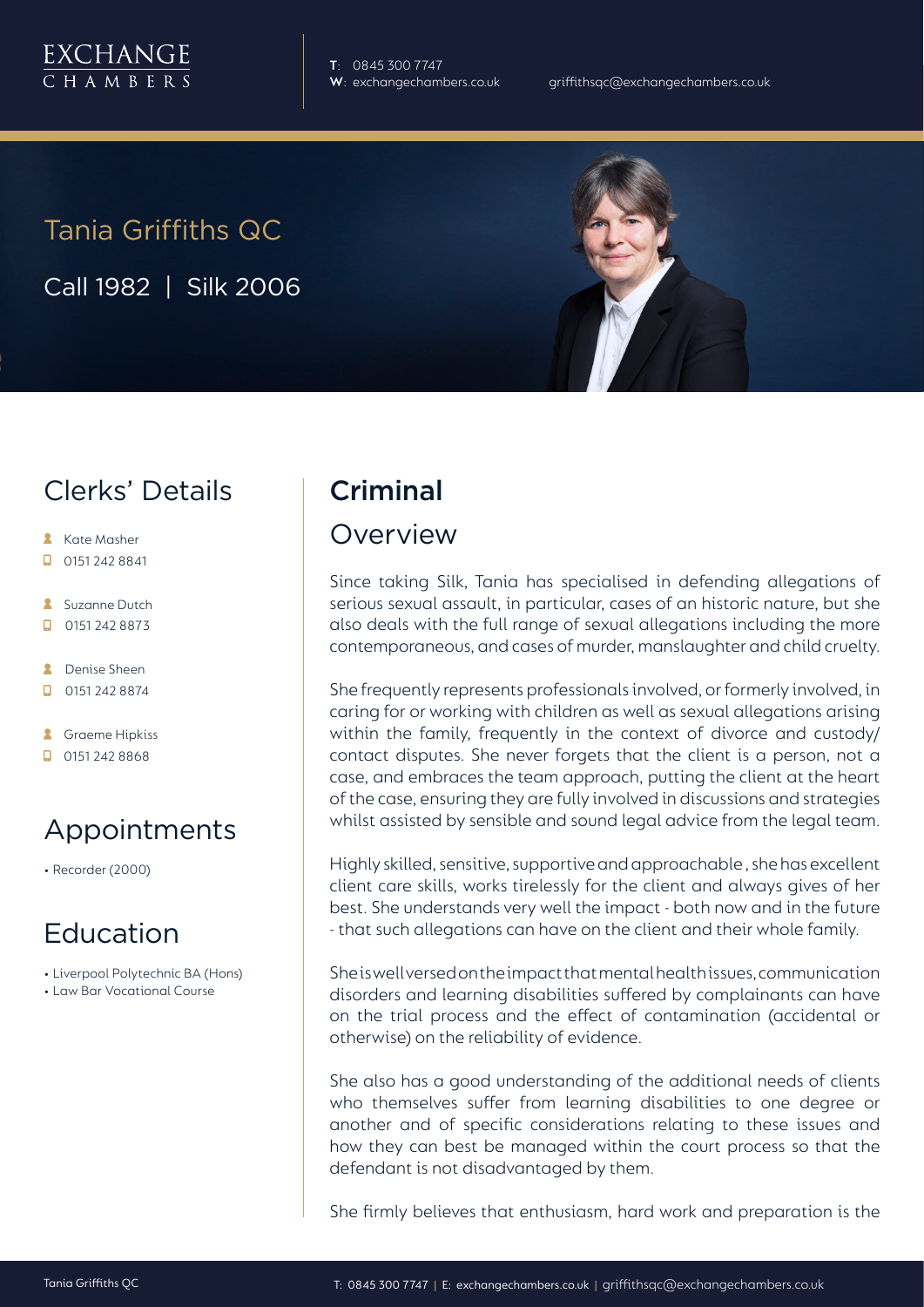

**T**: 0845 300 7747

only way to ensure success and that justice cannot be achieved without proper and timely disclosure of information by the prosecution.

Tania has also been instructed in cases of murder and manslaughter for both the prosecution and defence. Her personal injury practice as a junior stands her in good stead in dealing with complex medical issues that can arise in these types of case.

Tania is consistently ranked as a leading individual in The Legal 500 UK Bar Guide.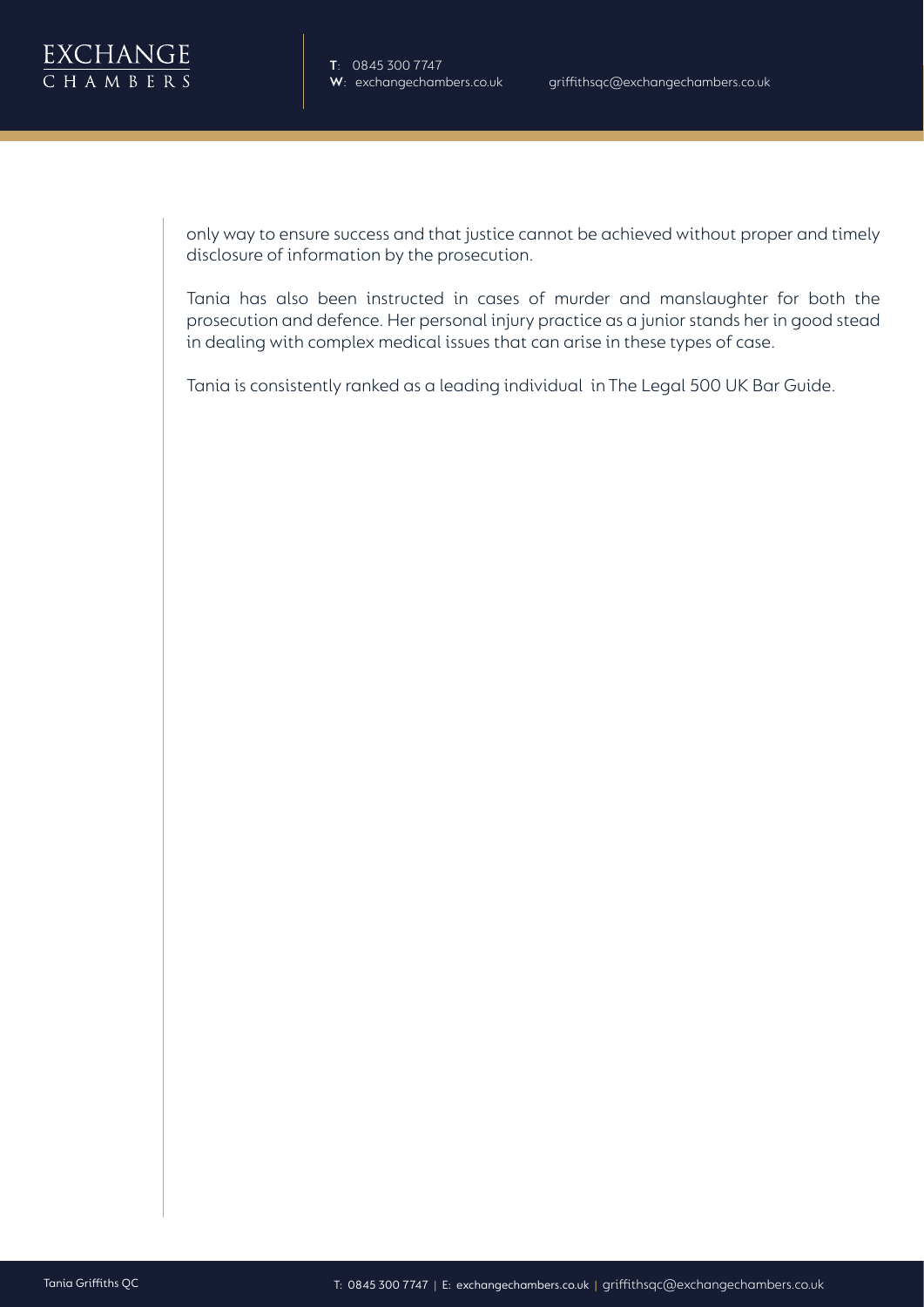

#### Recommendations

"Tania Griffiths is not your average Barrister, flitting in and out to download advice; she spent so much time with us, talking things through, listening to our endless worries and ... afforded [us] the same compassion and time; everyone admired her." **Client testimonial 2019**

"Tania is of superb intellect with an exceptional level of legal knowledge and experience within criminal practice. She has the ability and passion to quickly assimilate a complicated Murder Prosecution and identify key issues/best strategies with razor like precision. Tania's advocacy is exceptional, as is her ability to carry the confidence of, not only the Prosecution Lawyer, but the Senior Police Officers forming the major investigative team."

#### **The Legal 500 2022**

"Once she has identified a weakness in the testimony of a witness she will seek to exploit to the full."

**The Legal 500 2021**

"An excellent advocate with a tremendous will to win." **The Legal 500 2020**

"Passionate, valiant and level headed." **The Legal 500 2018/19**

"A straight-shooter with acute tactical nous." **The Legal 500 2017**

"Recommended for defending serious sexual offence cases." **The Legal 500 2016**

"Known for dealing with cases involving malicious and false allegations of sexual abuse." **The Legal 500 2015**

"Serious crime silks of choice." **The Legal 500 2014**

"Famed for trial skills and for her expertise across a broad range of issues." – Chambers and Partners Barrister of the Year **Liverpool Law Society**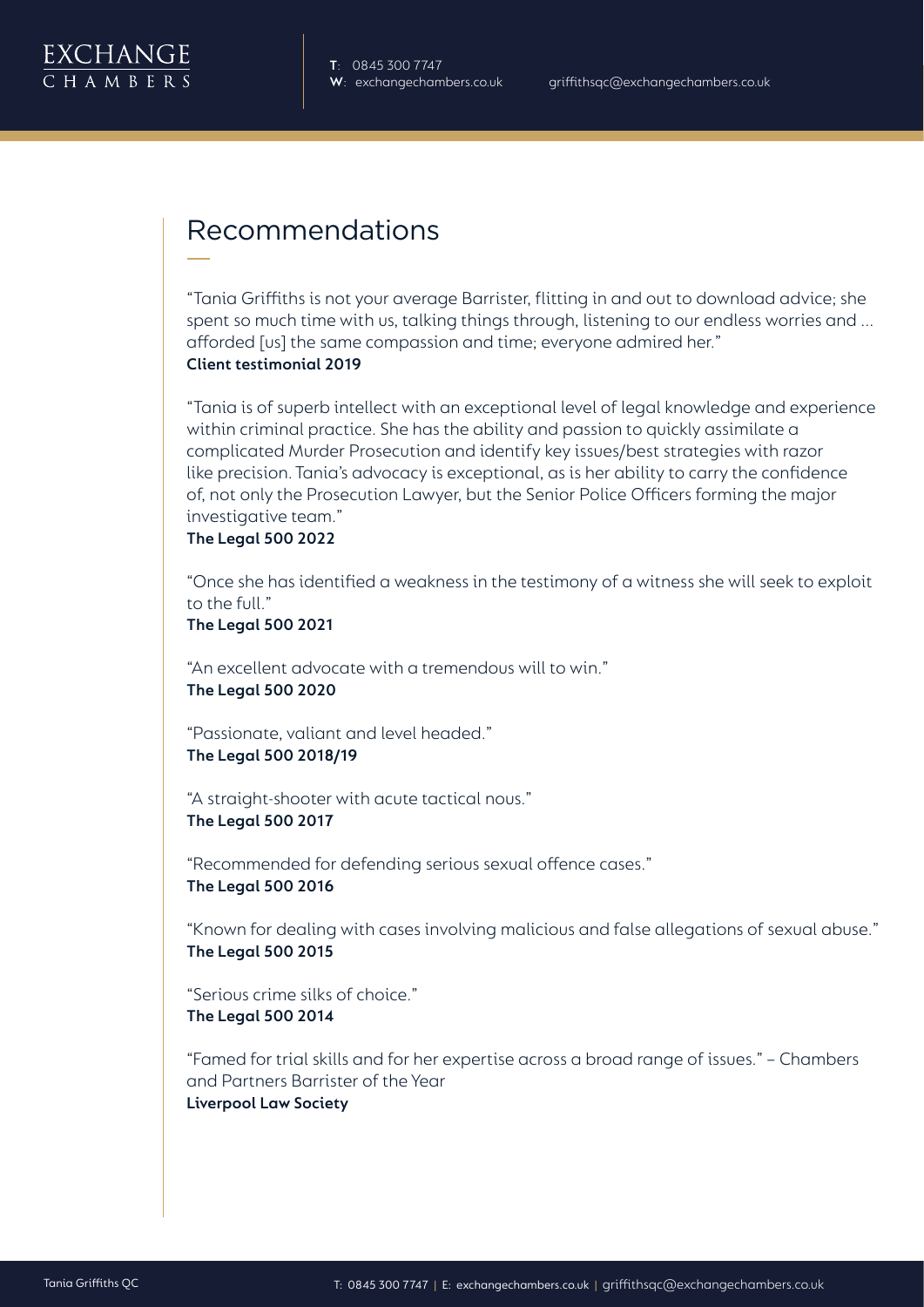

#### Cases

*R v S (2020) -* Successful defence of contemporaneous allegations of rape between professional colleagues in different stages of their careers. Complainant alleged that the defendant, against her express wishes, had failed to wear a condom during intercourse. She also alleged that the defendant had admitted rape in text messages sent. Detailed expert analysis of the phone records was necessary to show that this was not the case. Technical evidence as to the order in which messages are sent, received and "stacked" was very important in proving that there was no admission . A successful application to adduce previous sexual history proved to be important in showing that the complainant was not telling the truth about injuries allegedly sustained. In cross examination, the complainant admitted having lied about aspects of the alleged rape. The judge withdrew the case from the jury on a half time submission of "no case". A private prosecution is being pursued against the complainant.

*R v M (2019)* - Successful defence of historic abuse allegations made against the defendant by three related complainants. Defence case was that all three complainants had conspired to blackmail the defendant when he became the sole beneficiary of a family inheritance. Allegations unravelled following a lengthy trial process when painstaking reconstruction of events thirty years earlier showed that the allegations were not reliable and some evidence tied one or more complainants to the blackmail attempt. Image counts also featured in the case, the defence being that these were not the responsibility of the defendant and could have been due to accidental contamination from legitimate sites or due to malicious activity by one or more of the complainants. After a retrial the prosecution offered no evidence on the sexual allegations and the court ordered the image counts to lie on the file, never to be proceeded with.

**IICSA 2017 -19** - Representing several Core Participants in the long running national Independent Inquiry into Child Sexual Abuse with particular reference to sexual abuse within The Roman Catholic Church. The case involved several detailed case studies into the prevalence of child sexual abuse at various Catholic Institutions and, in particular, the Church's approach to safeguarding matters. Submissions had to be drafted, disclosure issues pursued, witness statements approved and questions prepared for consideration by the Chair and Counsel to the Inquiry in order to ensure that the issues that related to our clients were raised and dealt with appropriately. The Inquiry have published several interim reports and hope, in the fullness of time, to use the findings made in these case studies to assist in the production of national Child Protection Guidelines.

*R v PB 2018* - Successful defence of the one defendant I represented in a multi-handed prosecution relating to allegations of child cruelty at a care home. Successful submission made to sever from the indictment sexual allegations made against other defendants on the basis that their presence was prejudicial to the defence case. Disclosure issues continued before and during the trial despite continued requests by the defence. Jury acquitted of one allegation and failed to agree on another whereupon the prosecution did not seek a retrial and offered no further evidence.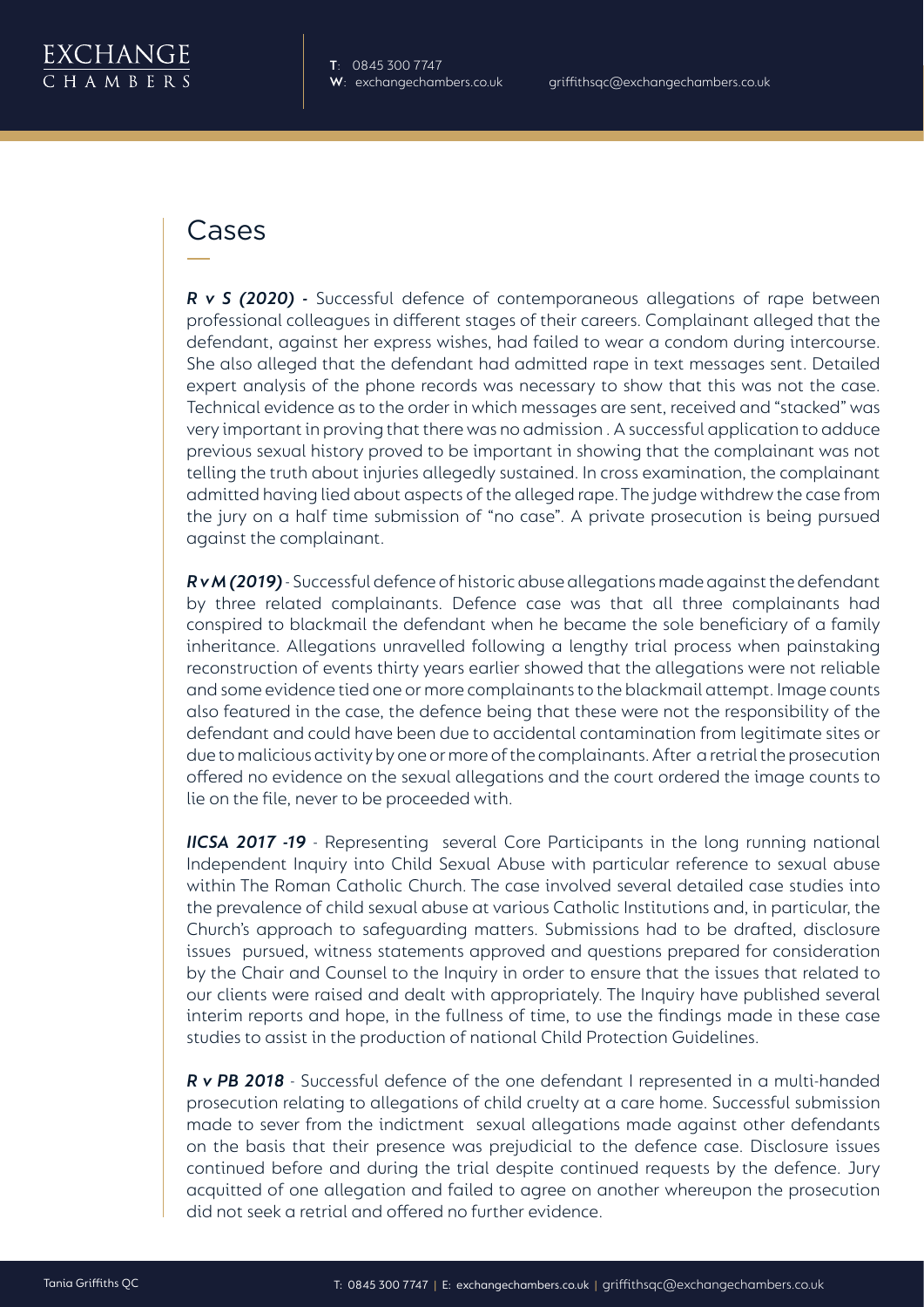*R v BD (2018)* - Partially successful defence of historic sexual abuse allegations. This was a long and complicated trial and the prosecution case was a formidable one involving allegations of sexual impropriety by multiple complainants who were former residents of a care home. Other charges related to image counts and contemporaneous "grooming" offences using social media, all of which were complicated by previous pleas of guilty many years before to sexual abuse of residents of the same care home. The jury acquitted the defendant of approximately one third of the sexual offences, in some cases returning Not Guilty verdicts entirely for several complainants and returning mixed verdicts on others.

*R v O (2018)* - Successful defence of a contemporaneous rape allegation after the prosecution offered no evidence after social media messages came to light which cast doubt on the reliability of the complainant's account.

*R v S (2018)* - Pre charge advice given to a male who had been arrested but not charged in relation to sexual allegations in a case involving family members who were locked in a bitter financial dispute.

*R v L (2018)* - Prosecuting allegation of manslaughter in the context of domestic violence. Defendant pleaded guilty after case had been opened and expert evidence called. Injury may not have been fatal had deceased promptly sought medical assistance .

*R v L (2017)* - Defendant convicted of historic sexual offences on a sole complainant who was related to him. Social media evidence featured in the case but not all was permitted by the court to be used for the purposes of cross examination. First attempt at appeal was unsuccessful but second appeal imminent in the light of new evidence.

*R v C (2017)* - Successful defence of a single allegation of historic child cruelty made by the now adult complainant against an elderly and wealthy female relative. The defence case was that the allegation resulted from a grievance over the defendant's Will. Various members of the family and extended family were involved in the trial on either side. Some of the jury were in tears listening to the very compelling account given by the defendant in evidence. The jury acquitted in minutes.

*R v K (2017)* - Successful defence of contemporaneous allegations of sexual assault made by two elderly female complainants against a male unknown to them, save that he was a much younger member of the same health club. Allegations of "groping" were made by the two females who were known to each other whilst they were using the facilities at the health club. The jury acquitted the defendant of an allegation made by one complainant and failed to agree on the other , following which the prosecution did not seek a retrial but offered no evidence.

*R v AS (2016)* - Successful defence of multiple allegations of rape. Allegations by two expartners against professional man. The defence case was that one set of allegations arose after the partner had been hypnotised, the other through malice. Allegations arose in the context of contested contact proceedings following divorce. Detailed consideration of documents in the divorce was required, together with analysis of text and social media

H A M R F R S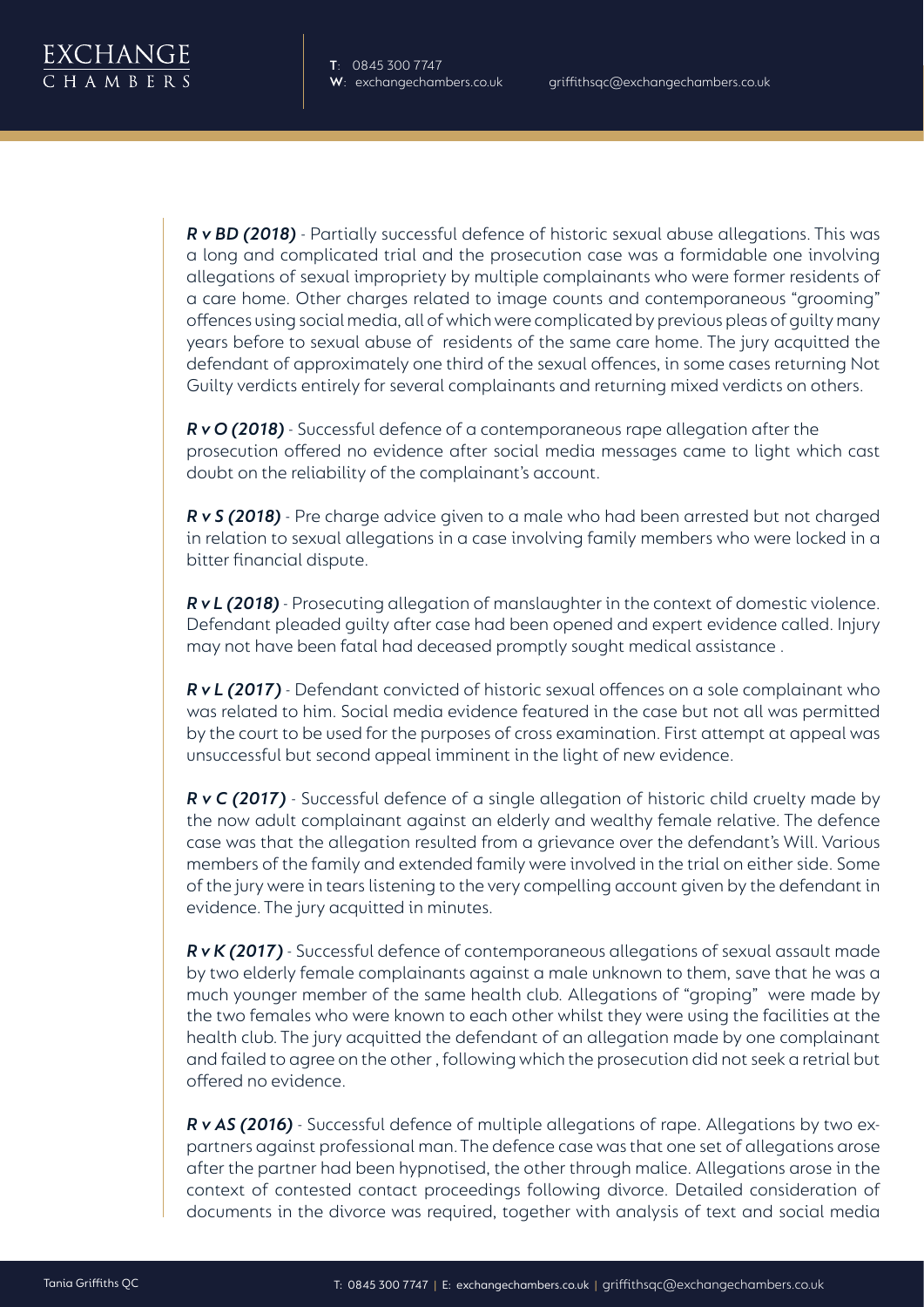

messages.

*R v A (2016)* - A was a lead "target" for the national Operation Pallial enquiry. Serious allegations of multiple offending were made with the defendant being charged in respect of four complainants. Following disclosure of documents persistently sought by the defence, charges against two complainants was discontinued. The case eventually concerned allegations of sexual abuse by two complainants supported by a number of "bad character" witnesses. Contested bad character issues and arguments as to disclosure / abuse of process arose. The defendant was convicted notwithstanding defence criticisms as to the trial process and the reliability of the evidence and an appeal is ongoing.

*R v LD (2016)* - Successful defence of allegations of historic indecent assault on a young child by a (then) teenage babysitter. Evidence which proved beyond doubt that the accounts of the complainant, mother and other witnesses could not be relied upon showed the extent to which the evidence had been contaminated by gossip and innuendo.

*R v T K (2016)* - Successful defence of a young health care professional who was charged with digital penetration of a friend's girlfriend. Case discontinued by the prosecution when it became apparent that the complainant was not going to attend the trial and the judge refused an adjournment after the defence produced compelling evidence of her unwillingness to engage with the trial process.

*R v NG (2016)* - Successful defence of allegations against a teenager with autism who was accused of racist violence on his first solo outing without his parents/ carers in a place other than his home town. Disability issues arose and expert evidence as to understanding autism was critical in ensuring that the Crown were fully appraised of all the issues , which led to the charges being discontinued.

*R v DJ (2016)* - Successful defence of another national Operation Pallial case concerned allegations of physical abuse against a husband (whom I represented) and wife who were former care home workers. Again disclosure proved to be the key in proving that allegations made by former residents were false.

*R v S (2015)* - Successful defence of another lead "target" in the national Operation Pallial enquiry. The case concerned allegations of physical abuse and was effectively 16 trials in one : with eight individual complainants and about eight "bad character" witnesses. The case involved expert medical evidence, contested bad character issues and arguments as to abuse of process. Disclosure proved to be the key to unlocking the prosecution case by proving in some cases that the allegations were false and others , unreliable. Thorough preparation and a determination for proper disclosure proved to be the key to securing acquittals on all counts.

*R v T (2015)* - Successful defence of former senior police officer who became head of security at a nightclub. Charged with rape of nightclub goer included allegations that he abused his position to target his victim. Again, defence evidence as to contemporary events was critical in discrediting the complainant's allegations and proving their unreliability.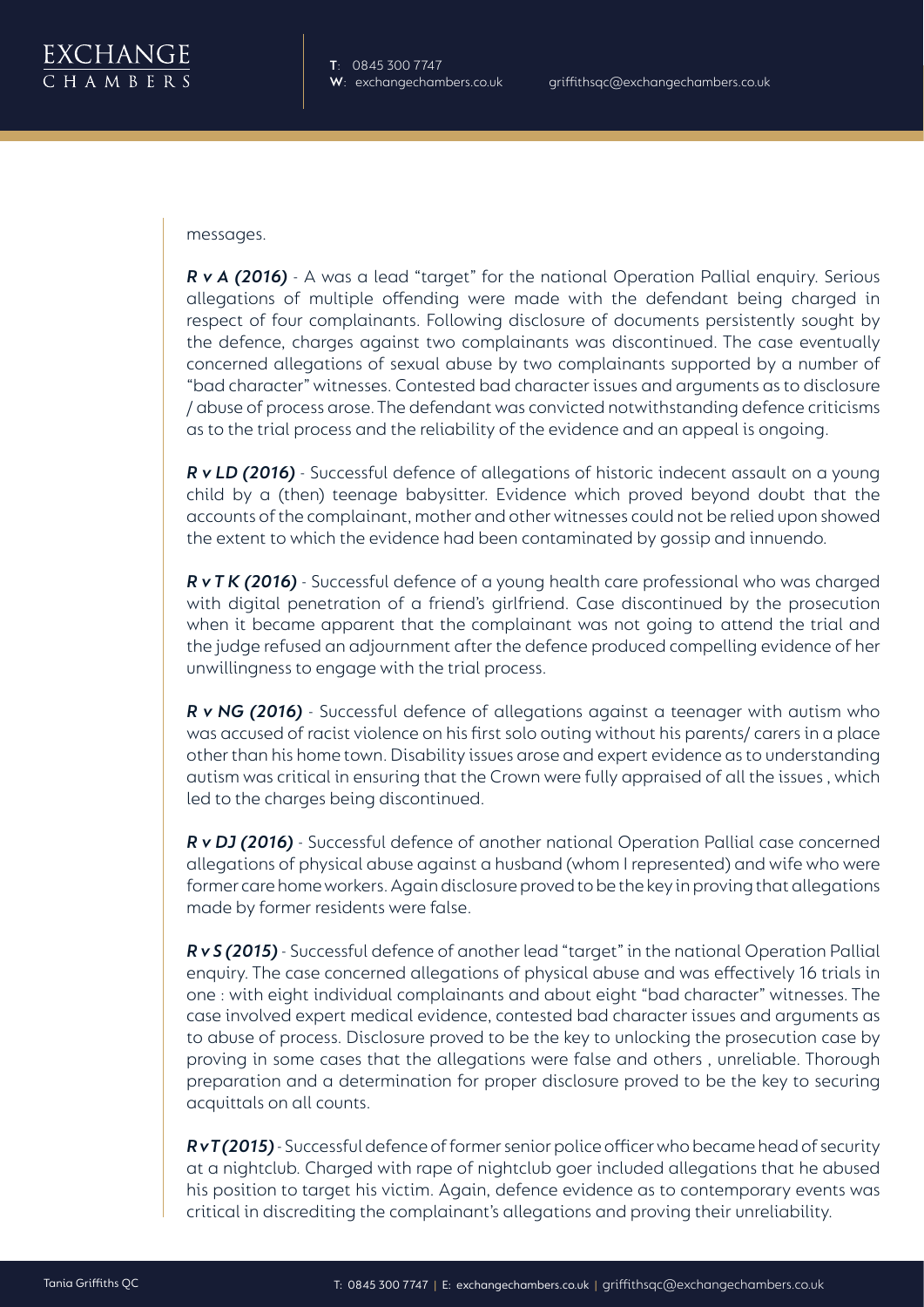*R v G T (2015)* - Successful defence of historic allegation of rape on a step daughter. The chronological significance of events had been missed and/or misunderstood by the complainant so that the defence could easily prove the many fallacies in her account as to what had been the correct factual matrix at the time of the allegations. Evidence marshalled by the defence proved so compelling and in contradiction of the family's account that the judge directed the jury that that unless they accepted the family's account, their credibility was so undermined that Not Guilty verdicts were inevitable.

*R v SF (2015)* - Successful defence of allegations of historic sexual abuse of one brother on another. The defence claimed collusion and abuse of process alleging that the allegations had been timed to await the death of their mother so that she could not give evidence. Allegations failed when a sister called to support the complainant let slip that she was awaiting the death of the father before similarly making an allegation that she too had been abused by another brother.

*R v M (2014)* – Successful defence of historic allegations of serious sexual assault against a youth worker where the recent allegations had been prompted by a chance meeting between the two many years later. The defendant had, in his capacity as youth worker, taken the complainant "under his wing" and given her lifts and taken her to places both alone and with other members of the church youth club unaware of the fact that she had developed a "crush" on him. The degree of unaccompanied contact (not unusual at the time) with a young female left the defendant "wide open" to allegations of the sort now being made. Fortunately, the defence were able to show the jury that the allegations were unreliable and that the complainant lacked credibility.

*R v C A (2014)* - Successful defence of historic allegations of serious sexual assault made by three ex partners against a former high ranking police officer. He was convicted of contemporary harassment charges. Issues arose as to the poor quality of the police investigation and the involvement of therapists in producing the complaint.

*R v BW (2014)* - Successful defence of historic allegations of sexual abuse of two boys by the defendant, then a boy slightly older than the complainants but now a successful local businessman. The defence case was that the allegations arose as part of a protection racket. There were serious failings in the police investigation and a refusal to mount any proper investigation into the defendant's allegations that this was a scam.

*R v PH (2014)* - Allegations of abuse by stepfather on stepdaughter and her friend. Usual issues relating to inconsistency and contamination of accounts.

*R v Ah (2014)* - Successful defence of allegations of sexual abuse in family setting (brother on younger brother). Detailed research was necessary of the family make up, background and recent history (especially ill feeling over a recent marriage) in order to demonstrate lack of credibility in account.

*R v N H (2014)* - Successful defence of very complex case in which it became apparent that the mother had "put up" the young step son (aged 11) to make allegations against

H A M R F R S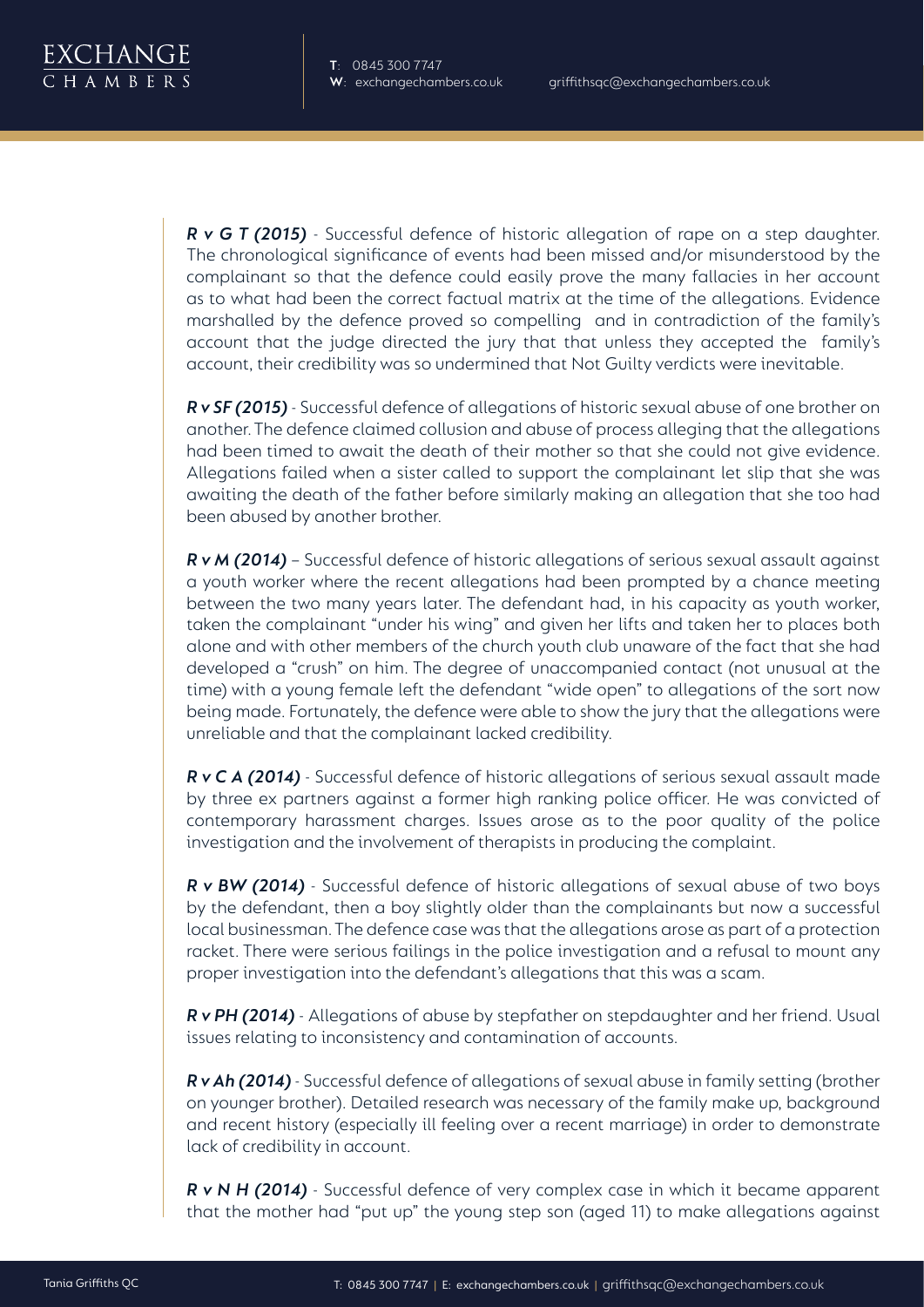the defendant after the defendant commenced proceedings for contact to their daughter during the divorce. There was tape recorded evidence obtained by the defendant which showed conclusively that the mother was indeed coaching the son in the evidence that he should give and disclosure of that evidence led to difficult but important issues relating to admissibility. The mother was interviewed by the police in relation to this evidence but they declined to charge her in the midst of these proceedings. Also, very difficult tactical issues arose in relation to an admittedly false allegation of rape made by a former girlfriend, evidence of an alleged conspiracy between that former girlfriend and the complainant's mother and abduction of the defendant's other son by the child's mother (the defendant's first wife).

*R v A (2014)* - Successful defence of a very difficult and worrying case in which two apparently respectable professional women (one a member of the clergy and one a former paediatric nurse) were alleging serious historic sexual abuse by the defendant brother who could offer little reason why these allegations should suddenly be made but was adamant they were untrue. One of the complainants had psychological problems and both had undergone counselling and dubious therapy in which the defence case was that their memories had been tainted by inappropriate suggestion. Legal arguments as to contamination accepted by court and case dismissed.

*R v G (2014)* - Successful defence of allegations of historic sexual abuse by young brother on step sister. Prosecution offered no evidence on day of trial when messages on social media revealed that this was a false allegation. Allegations had caused significant disruption and upset as the teenage defendant was required to leave home which was occupied by parents and younger sister pending outcome of proceedings. Excellent detective work by mother and supporter unearthed the all-important social media messages.

*R v M H (2014)* - Successful defence of allegations of inciting a child to engage in sexual activity. Case involved numerous issues including vulnerable defendant (autism) and management of active suicide risk, intermediary, computer forensic expert, fake emails, authenticity and admissibility of Skype logs/electronic evidence and a suicide note relied on as bad character evidence in which threats of a terrorist nature were made.

*R v K (2014)* - Successful defence of allegations of sexual abuse allegedly against a shopkeeper on the young daughter of an employee. The defence case had been that the child had made the allegations because she feared that the shopkeeper would tell her mother that she had been sneaking a look at the "adult" magazines on display.

*R v AM (2013)* - Successful defence of allegations of historic sexual abuse by separate (but linked) complaints by two young girls. The first allegation, by his 13 year old stepdaughter arose in the context of relationship breakdown. The evidence revealed that the mother appeared to have been pressurising the child to make complaints and telling her what to say. In the second interview, the child was heard to complain that her "mum will go mad now" after she failed to make any substantive complaint. Social workers reported that when the child came out of that interview, the mother did indeed "go mad" and said to the child that she had "f\*\*\*ed up everything" by failing to make an allegation. The second

H A M R F R S